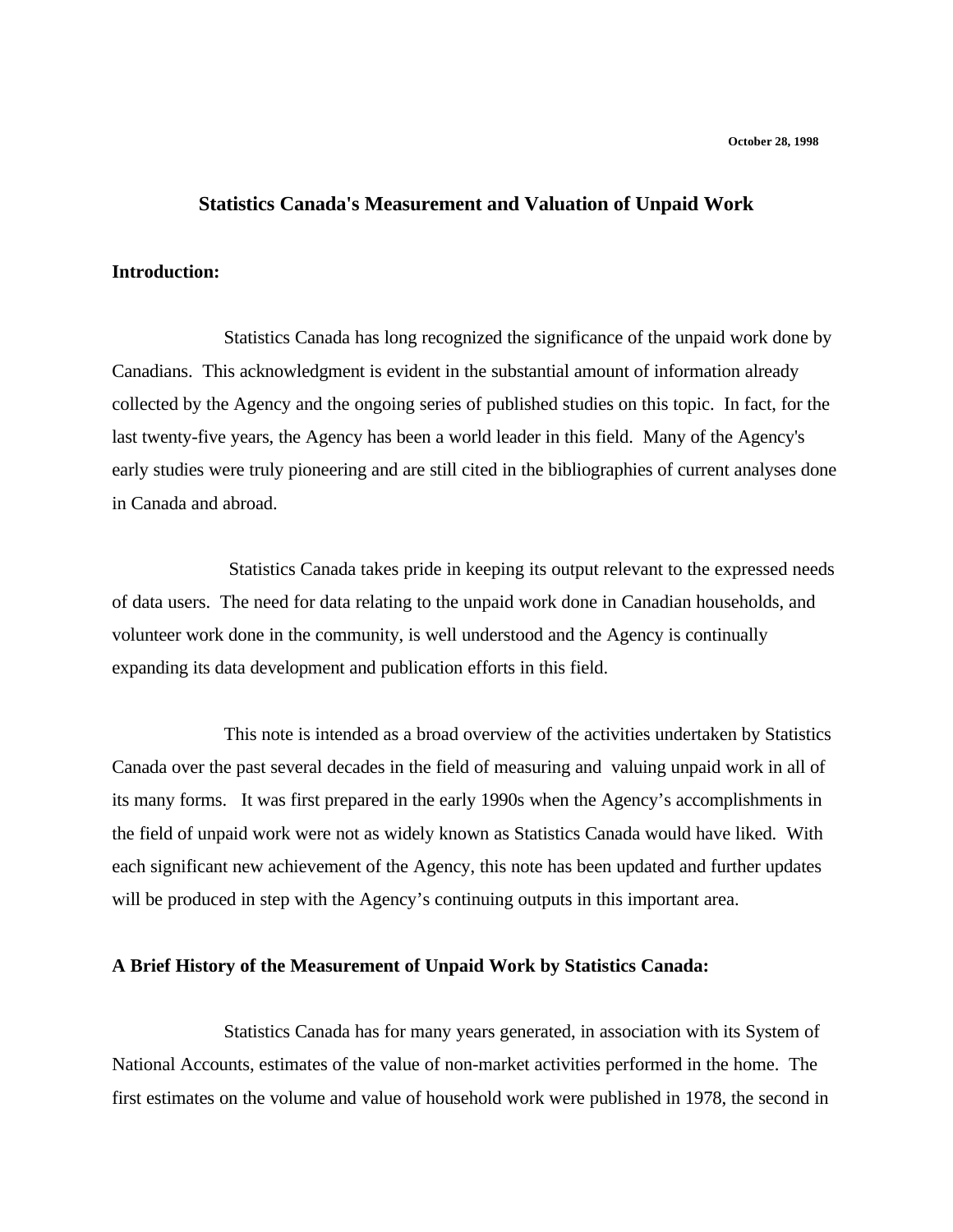1985, the third in 1992 and the fourth was published in April 1994. This last article placed the 1992 value of household work at between 31% and 46% of Gross Domestic Product (GDP). Further information is available in *Estimating the Value of household work in Canada*, 1971 (Statistics Canada, Catalogue 13-566, June 1978), *The Value of Household Work in Canada, 1981*, (Statistics Canada, Catalogue 11-003, March 1985), *The Value of Household Work in Canada, 1986 (*Statistics Canada, Catalogue 11-010, June 1992) and *The Value of Household Work in Canada, 1992,* (Statistics Canada, Catalogue 13-001, April 1994).

More recent work within the System of National Accounts has refined the existing measures with a view to exploring changes over time in the volume and value of household work as well as formal and informal (voluntary) work. Further information is available in *Households' Unpaid Work: Measurement and Valuation*, System of National Accounts (Statistics Canada, Catalogue 13-603) No. 3 (December 1995).

During the 1980s, Statistics Canada conducted a number of specialized surveys dealing with particular aspects of unpaid work as supplements to the monthly Labour Force Survey. These surveys generated data on selected elements of unpaid work and enabled Statistics Canada to refine its measurement techniques and to build on the earlier work. The first of these, the Family History Survey, was conducted in 1984. In 1987, a very detailed 14-page survey, National Volunteer Activity Survey, was developed to find out more about the volunteer work undertaken by Canadians. This was followed in 1988 by a child care survey which had 93 pages of detailed questions. In 1997, the Agency, in cooperation with Volunteer Canada, Human Resources Development Canada, the Canadian Centre for Philanthropy, Canadian Heritage and the Non-Profit Sector Research Initiative, undertook the National Survey of Giving, Volunteering and Participating which explored the complex factors that motivate and sustain donors, volunteers and civic participators. Additional information on the latter three surveys is available in *Introductory report, Canadian National Child Care Study* (Catalogue 89-526, 1992), *Giving* 

- 2 -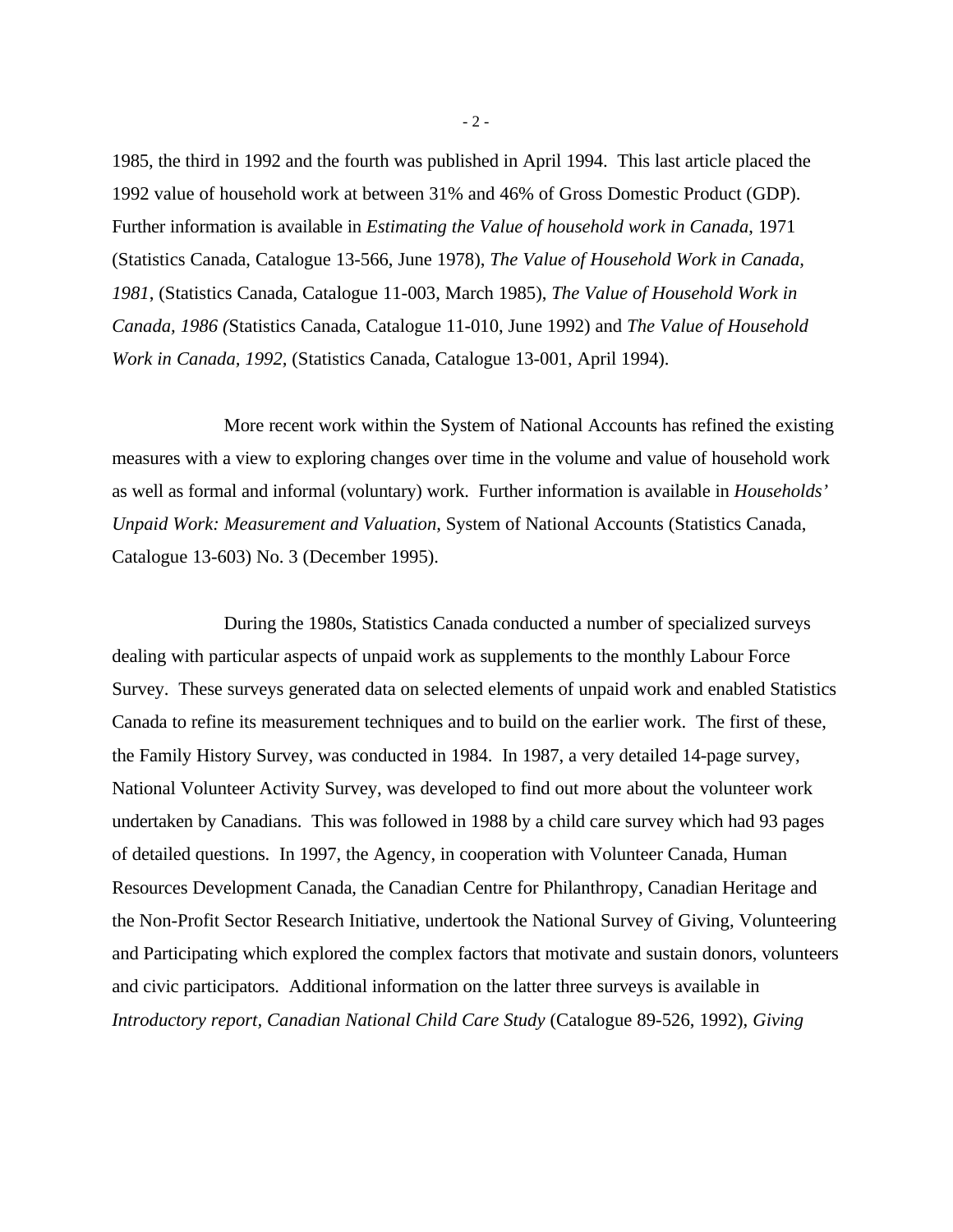*Freely* (Catalogue 71-602, 1989) and *Caring Canadians, Involved Canadians: Highlights from the 1997 National Survey of Giving, Volunteering and Participating* (Catalogue 71-542-XPE).

The General Social Survey (GSS), launched in 1985 with the objective of providing information on a wide range of social issues and concerns, has provided the richest source of data on unpaid work. It is conducted annually, with a focus on a specific issue being repeated every few years as required with a view to measuring changes over time. In the 1985 GSS, the Health and Social Support module examined the relationship between the family and friend supports that people had and their health status. A similar enquiry, the Family and Friends survey, was conducted in the 1990 GSS and examined social support networks and the question of who people turn to for help under various circumstances. Both of these surveys broke new ground in the field of unpaid work by distinguishing between those exchanges of assistance which occurred within the same household and those which involved individuals in different households. The 1996 GSS included modules on both a social support and unpaid work. The social support module provided a first look at the help given or received during temporary difficult times or due to long-term health or physical limitations. Help given included childcare, meal preparation, house cleaning, household maintenance, grocery shopping, transportation, banking or bill paying or personal care. The unpaid work module provided another source for hours spent on unpaid housework, childcare and care to seniors as well as an opportunity to cross classify these data with giving and receiving help, the impact and feelings of giving help and health indicators. Additional information on these three cycles of the GSS is available in *Family and Friendship Ties Among Canada's Seniors: An Introductory Report of Findings from the General Social Survey* (Statistics Canada, Catalogue 89-508, 1988), *Caring Communities: Proceedings of the Symposium on Social Supports* (Statistics Canada, Catalogue 89-514, 1991) and "Canada's caregivers", *Canadian Social Trends* (Statistics Canada, Catalogue 11-008, Winter 1997).

Statistics Canada has also successfully generated, through the General Social Survey (GSS) program, estimates of the number of people who engage in the various components of unpaid household work and the number of hours they spend in specific activities. The

- 3 -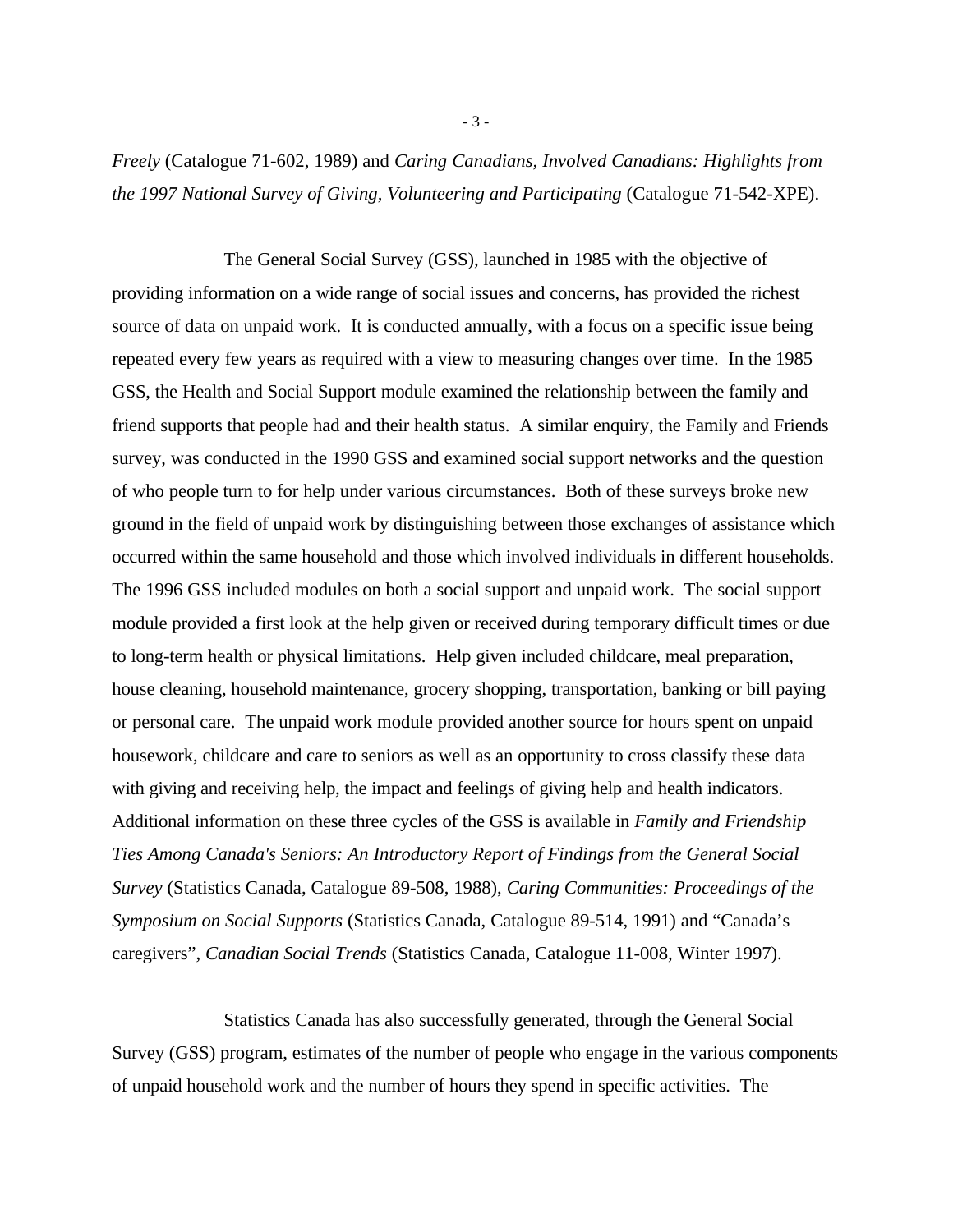measurement of these components was the focus of the 1986 and 1992 Time Use Surveys. The 1992 Time Use Survey was conducted throughout the 12 months of 1992 and, for the first time, enabled the survey to reflect the seasonality of time-use in Canada. Additional information is available in *Where does time go?* (Statistics Canada, Catalogue 11-612, no.4, August 1991) and *As time goes by - time use of Canadians* (Statistics Canada, Catalogue 89-544, December 1995). The next GSS survey of time use was conducted in 1998 and results are expected to be available in 1999.

Several other studies have gathered information on unpaid work, even if that was not their primary objective. For example, the 1991 post-censal Health and Activity Limitation Survey collected data on the unpaid support given to, and provided by, disabled persons in Canada.

In April 1993, Statistics Canada organized an international conference on The *Measurement and Valuation of Unpaid Work*. This conference provided an excellent forum for discussion and analysis of conceptual, methodological and definitional issues by a broad selection of participants both from other countries as well as from groups and organizations here in Canada. The guidance obtained from this conference has and will continue to assist Statistics Canada in expanding the range of its output dealing with unpaid work. Additional information may be obtained from conference proceedings *International Conference on the Measurement and Valuation of Unpaid Work: Proceedings* (Statistics Canada, Catalogue 89-532, August 1994).

Much of Statistics Canada's early developmental research on unpaid work was published in scholarly papers. More recently, much more information on this topic has been released in analytical publications<sup>1</sup> which are designed to be easily readable and accessible to a

- 4 -

<sup>&</sup>lt;sup>1</sup> "Household Chores", *Canadian Social Trends* (Statistics Canada, Catalogue 11-008, Spring 1990); "Time Use of the Elderly", *Canadian Social Trends* (Statistics Canada, Catalogue 11-008, Summer 1990) "The gift of time"*, Perspectives on Labour and Income* (Statistics Canada, Catalogue 75-001, Summer 1990); "Who's looking after the kids? Child care arrangements of working mothers", *Perspectives on Labour and Income* (Statistics Canada, Catalogue 75-001, Summer 1991); "Caring for Children"*, Canadian Social Trends* (Statistics Canada, Catalogue 11-008, Autumn 1991); *Women in the Workplace: Second Edition* (Statistics Canada, Catalogue 71-534); "Today's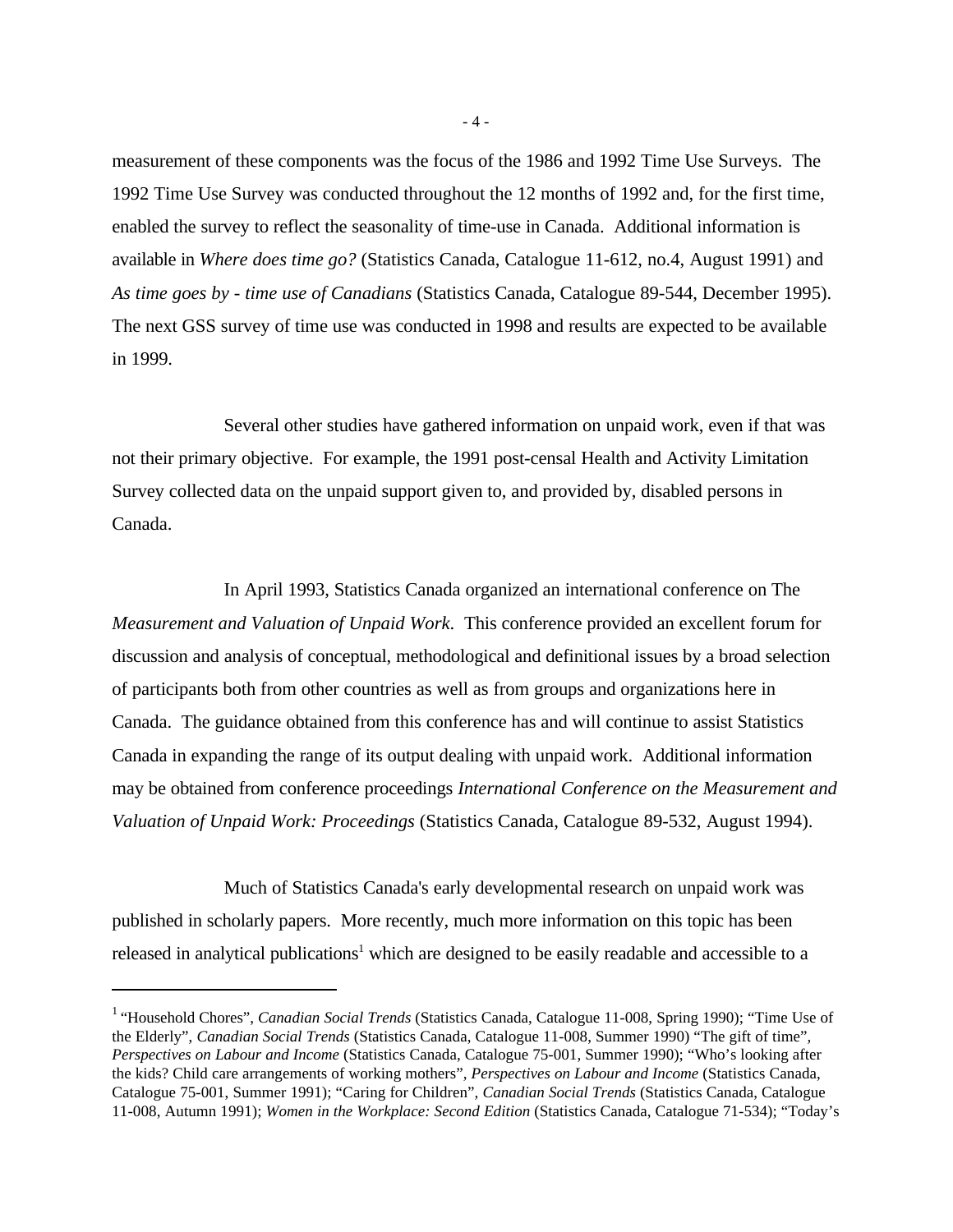very wide audience. The result has been more extensive media coverage which has served to better inform the general public on the volume and value of unpaid work activities in Canada.

# **Choosing the Most Suitable Data Collection Method:**

Statistics Canada has one of the most comprehensive programs of any statistical agency in the world. To produce such a wide range of data it uses a variety of sources, including surveys of households, surveys of businesses, files from the administration of federal and provincial government programs, and the Census of Population. For any given topic, the choice of collection methods involves balancing the user community's need for precision and frequency with considerations of cost, timeliness, and respondent burden.

The importance of a given topic to government policy development and other uses does not, by itself, determine the vehicle for gathering information on that topic. For example, to meet the need for very frequent and very timely estimates on the topic of employment and unemployment, Statistics Canada makes use of the monthly Labour Force Survey based on a sample of about one half of one percent of the population. Similarly, when an abundance of information is required on a given topic, the limitations on the size and complexity of the Census

- 5 -

Extended Families"*, Canadian Social Trends* (Statistics Canada, Catalogue 11-008, Winter, 1992); *Canadian National Child Care Study, Introductory Report* (Statistics Canada, Catalogue 89-526, February 1992); *"*Parental Work Patterns and Child Care Needs"*, Canadian National Child Care Study* (Statistics Canada, Catalogue 89-529, July 1992); *"*Where are the Children? An Overview of Child Care Arrangements in Canada*", Canadian National Child Care Study* (Statistics Canada, Catalogue 89-527, March 1993), "Women in the Workplace"*, Canadian Social Trends* (Statistics Canada, Catalogue 11-008, Spring 1993); "Seniors 75+, Lifestyles"*, Canadian Social Trends* (Statistics Canada, Catalogue 11-008, Autumn 1993); "The decline of unpaid family work in Canada", *Labour Analytic report* (Statistics Canada, Catalogue 71-535) No. 2; *"*Time Use of Canadians in 1992"*, Canadian Social Trends* (Statistics Canada, Catalogue 11-008, Autumn 1993); "Workplace Benefits and Flexibility*", Canadian National Child Care Study* (Statistics Canada, Catalogue 89-530, December 1993); "Dual Earners - Who's responsible for housework"*, Canadian Social Trends* (Statistics Canada, Catalogue 11-008, Winter 1993); *Women in Canada: a statistical report (Statistics Canada, Catalogue 89-503 E/F) 3rd Edition (August 1995);* "Measuring and Valuing Households' Unpaid Work", *Canadian Social Trends* (Statistics Canada, Catalogue 11- 008, Autumn 1996).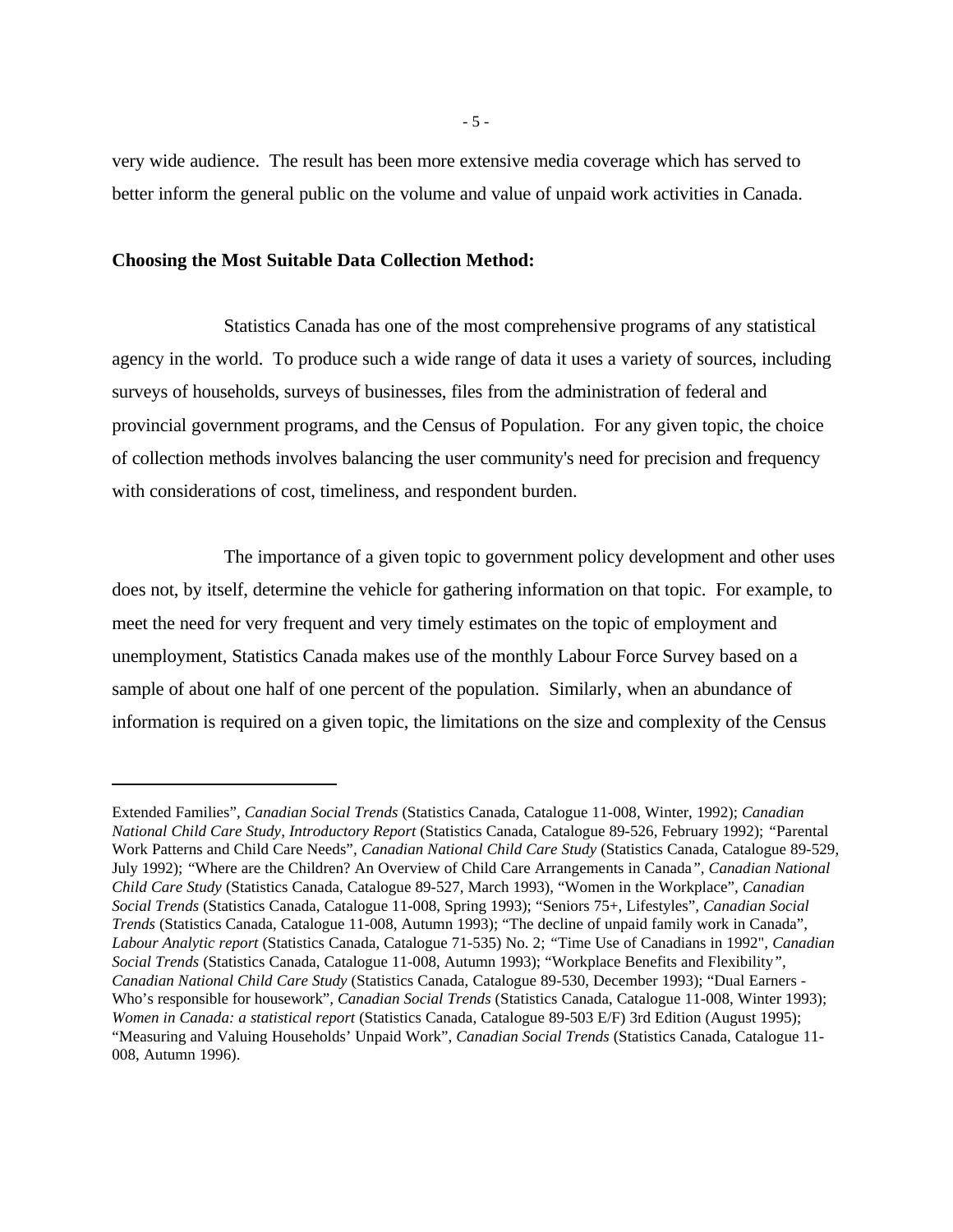questionnaire preclude asking all of the questions which are necessary to generate the sought after data. For example, to collect the information required to describe the complexities of the 1988 child care arrangements used by Canadians, Statistics Canada employed a 93-page questionnaire in the Survey of Child Care Arrangements.

In cases where people are not accustomed to reporting information in the categories sought by data users, it is necessary to split the questions into more easily understood components. For example, to measure unpaid work and other activities, respondents were asked to complete a 24 hour diary listing all their activities of the previous day. However, this approach cannot be used in a census given the fact that complex questions cannot be simplified to the extent suitable for a questionnaire completed by respondents on their own, that is, without the assistance of thoroughly trained interviewers.

Statistics Canada faces a similar situation when it comes to collecting data on persons with disabilities. Because disability is a complicated issue, it was not possible to accommodate the number of questions necessary both to accurately identify persons with disabilities and to measure all of the important aspects of disability on the census questionnaire. Instead, the Agency put a "screening" question on the 1986, 1991 and 1996 Censuses to identify persons who most likely would be classified as having a disability. A substantial sample of people who responded positively to this question, along with a sample of those who responded negatively, were then interviewed in a separately funded post-censal survey (the Health and Activity Limitation Survey) in 1986 and 1991 which focussed on the nature and severity of their disabilities. Such a survey provided far more complete and detailed information than could possibly have been obtained from a census, from administrative records or from a general-purpose household survey. Additional information is available in *Highlights: Disabled Persons in Canada, The Health and Activity Limitation Survey* (Statistics Canada, Catalogue 82-602) and *Selected Characteristics of Persons with Disabilities Residing in Household, 1991 Health and Activity Limitation Survey* (Statistics Canada, Catalogue 82-555).

- 6 -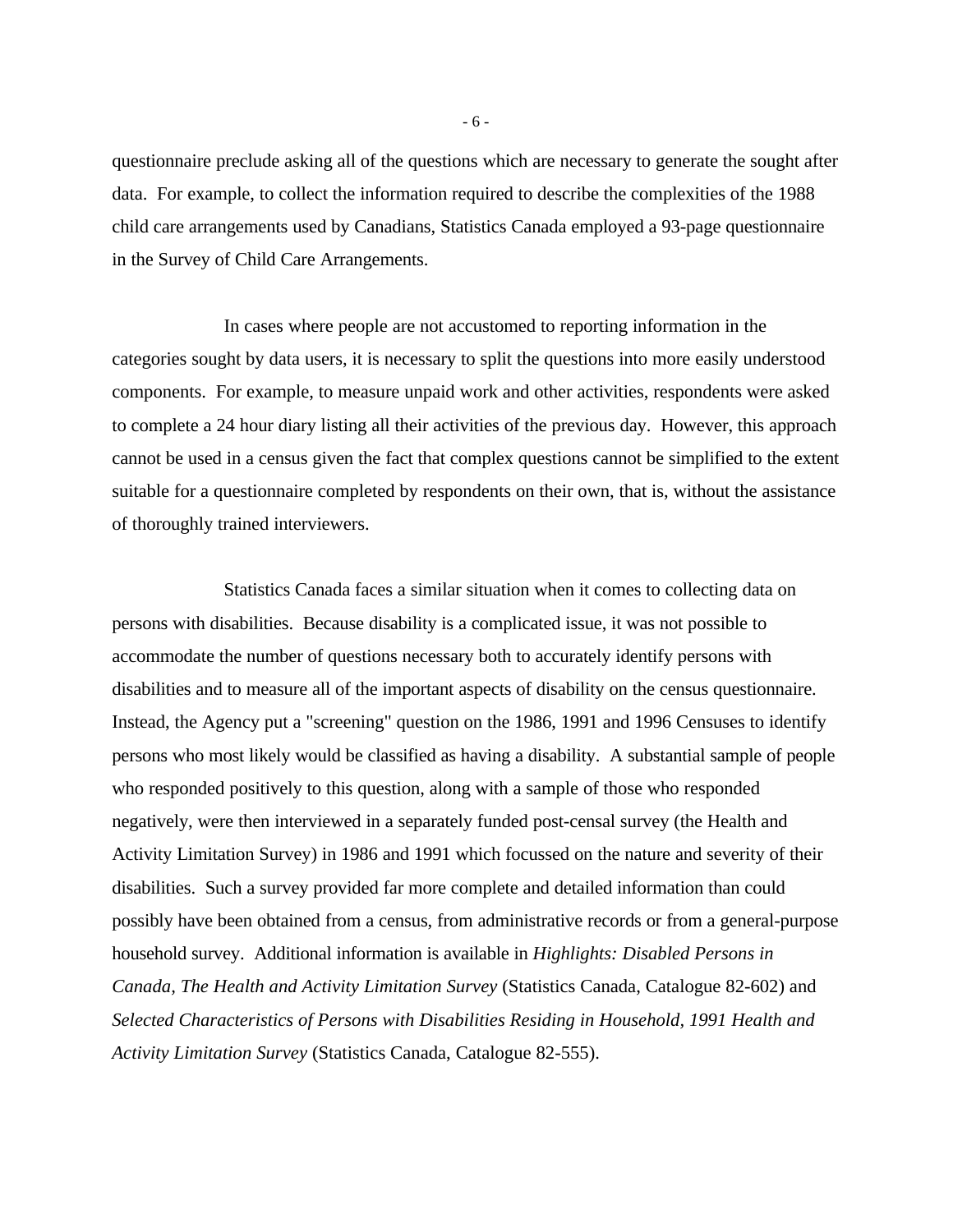The Census takes place only once every five years, and must satisfy the demands for data for which it is uniquely qualified, that is, data for small areas and for groups which make up only a small percentage of the population. For some of these data (such as ethnic origin and detailed occupation), the Census is the only practical source in Canada. In fact, all of the questions on the Census are designed to meet important information requirements that cannot be satisfied from any other source. Each and every potential additional question on a Census competes for space, since both cost and respondent burden limit the overall size and complexity of the questionnaire.

Therefore, before each Census, Statistics Canada undertakes an extensive program of consultation on the topics to be covered. For the 1996 Census, the Agency received 166 written submissions from data users and interested individuals across Canada and organized more than 50 meetings with major data users and community and national organizations. Among other things, these consultation indicated a demand for the inclusion of question on unpaid work in the Census.

### **The Search for Potential Unpaid Work Questions for the Census:**

Statistics Canada first tested a question on unpaid work in the mid 1970s for possible inclusion in the 1981 Census. As well, a limited number of questions on household labour, child care and volunteer work were tested prior to the 1991 Census. (The 1986 Census operated under strict financial constraints which precluded the cost of testing questions not successfully used in previous Censuses.) These questions were not included in either the 1981 or 1991 Censuses because the test surveys showed that given the questions tested, respondents were uncertain as to which of their activities were to be included when reporting the time that they devoted to child care and housework. In frustration, excessive numbers of respondents left these questions blank and many of those who did report seemed to be unable to accurately report the number of hours they devoted to these activities.

- 7 -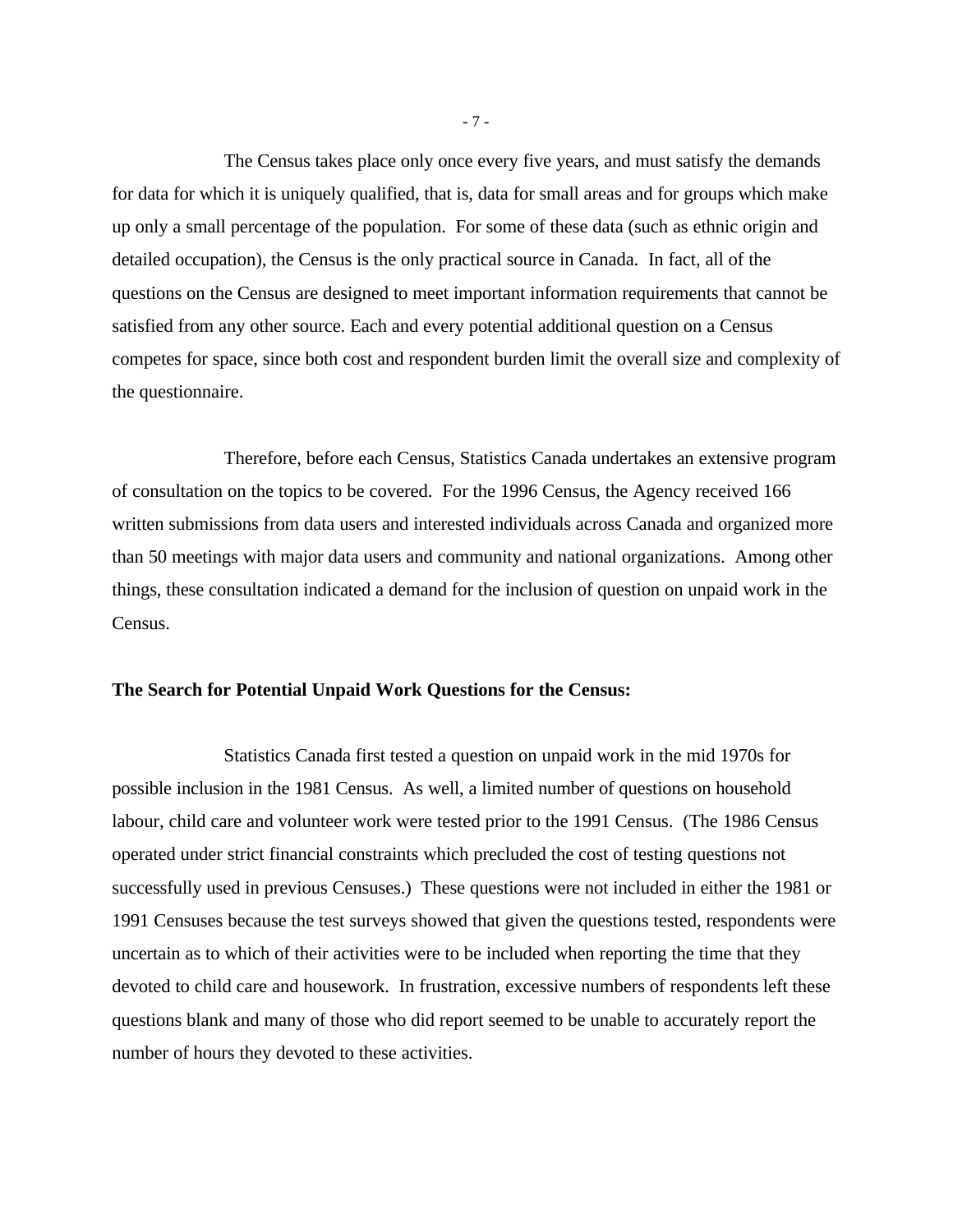In preparation for the only test survey prior to the 1996 Census, the Agency invested more heavily than ever before in the development of unpaid work questions. From the very start, before any research was undertaken, Statistics Canada enlisted the assistance of an interdepartmental committee to help in the formulation of possible questions. The departments and agencies consulted included Status of Women Canada, the Canadian Advisory Council on the Status of Women, the Farm Women's Bureau of Agriculture Canada, the Voluntary Action Secretariat of Multiculturalism and Citizenship Canada and the National Advisory Council on Aging from Health and Welfare. To check the feasibility of the question sets that it had developed, the interdepartmental committee observed eleven focus groups<sup>2</sup> composed of a sample of the general public who will be completing the 1996 Census questionnaire. These focus groups proved to be very instructive and showed some of the reasons why previous attempts to formulate questions had failed. For example, it was found that just the appearance of the word "work" in the questions, or in the instructions, resulted in a serious downward bias in the number of unpaid hours reported. It turned out that many people could not associate the word "work" with some of their child care, volunteer or other care-giving activities where they found these activities to be intrinsically pleasurable. The result was that they failed to report these hours even though they were instructed to include them. Although most focus group respondents were glad to see an unpaid work question on the Census, most indicated that they were very unsure of how to answer it.

The questions which emerged from the work of the interdepartmental committee, covering unpaid work in the home, child and elder care giving and volunteer work, were included in the 32 page National Census Test questionnaire. This questionnaire was distributed to a representative sample of 14,700 households in November 1993. The purpose of the test was to determine if the respondents understood the intent of the questions, if the respondents could provide answers to the questions as they understood them, and if the resulting estimates were

- 8 -

 $2<sup>2</sup>$  In these focus group sessions, groups of people, who were representative of future Census respondents, were given draft Census questionnaires containing the unpaid work questions and were asked to complete them. After they had done so, there was a general discussion on the experience. This process was unobtrusively observed by Statistics Canada and interdepartmental committee personnel.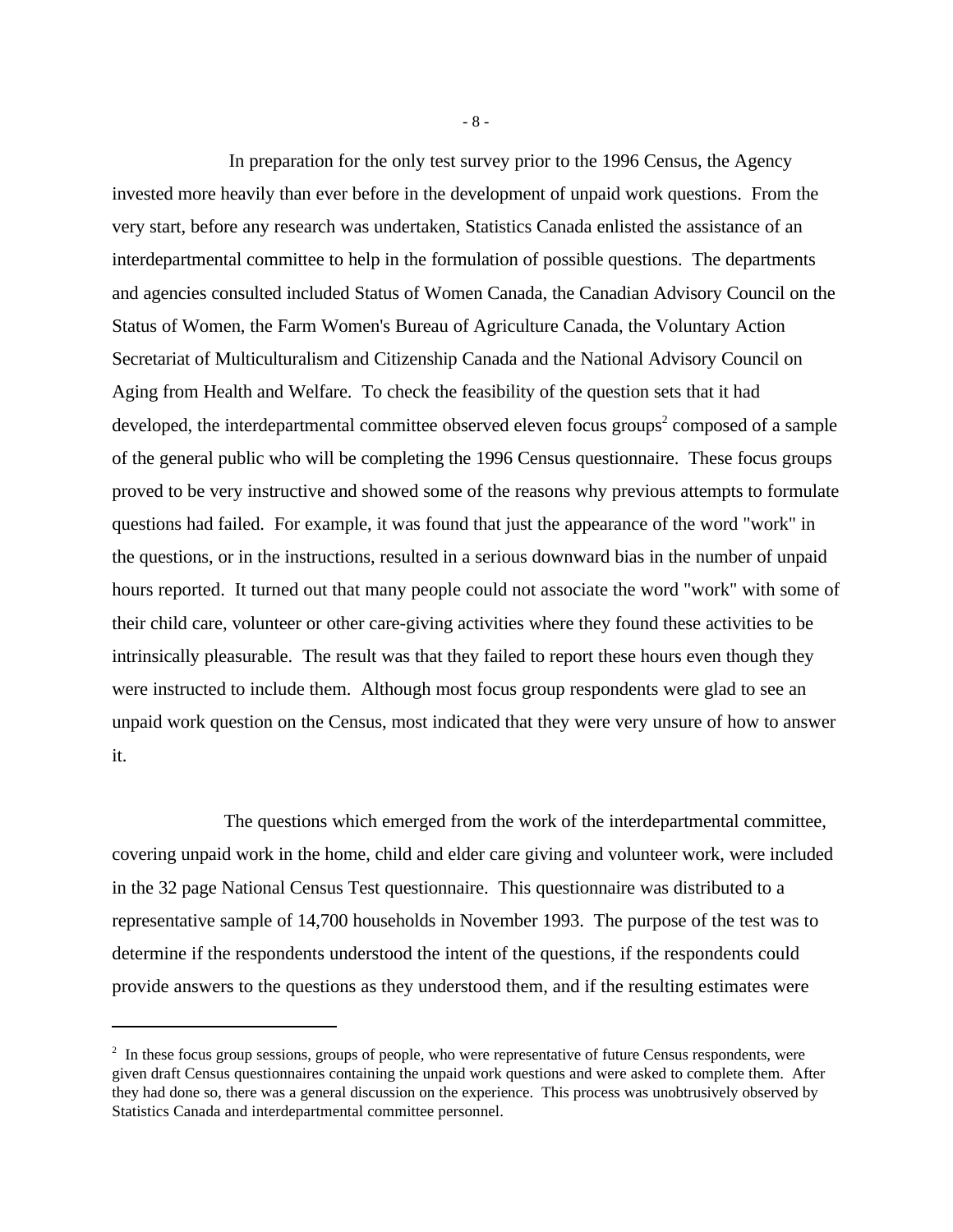reasonably consistent with the data gathered from other sources. Of the five unpaid work questions on the NCT, the question on housework and home maintenance, the question on unpaid child care, and the question on volunteer work seemed to have largely met these objectives. The quality of the data from the question on unpaid elder care was less clear, in part because of the absence of directly comparable data from other sources. The quality of the data on unpaid care of others (i.e., not children or seniors) was even more uncertain, particularly in light of the lack of variation, in comparison to the other questions, when the results of this question were tabulated by age, sex and marital status. When NCT respondents were specifically asked about their experience in completing the questionnaire, the unpaid work questions ranked third in terms of difficulty and respondent objections out of the 48 questions on the NCT.

In addition to a rigorous testing, consultation and review process, census content options must also be approved by Cabinet and the questions prescribed by the Governor in Council and published in the *Canada Gazette Volume 1*. The 1996 Census contained new questions on unpaid work which covered housework and home maintenance, unpaid child care and care and assistance to elders. This question appeared only on the long-form questionnaire which is completed by 20% of households.

1996 Census results for this question released on March 17, 1998, in *The Daily* (Statistics Canada, Catalogue 11-001E, March 17, 1998) revealed that overall 90% of respondents reported that they did some form of unpaid work in the week prior to the Census. Some 89% reported that they did unpaid housework or home maintenance, 38% reported caring for children and 17% spent time caring for a senior. These figures varied significantly between men and women and between those working full-time for pay and those with no paid employment. It is expected that these new data will provide information relevant to a number of labour market and social issues as well as respond to the concerns of several women's organizations. The March 17<sup>th</sup> issue of *The Daily* is available on the Statistics Canada web site (www.statcan.ca) under the **Daily news** module. Free tables are also available in the **Census** module under the

- 9 -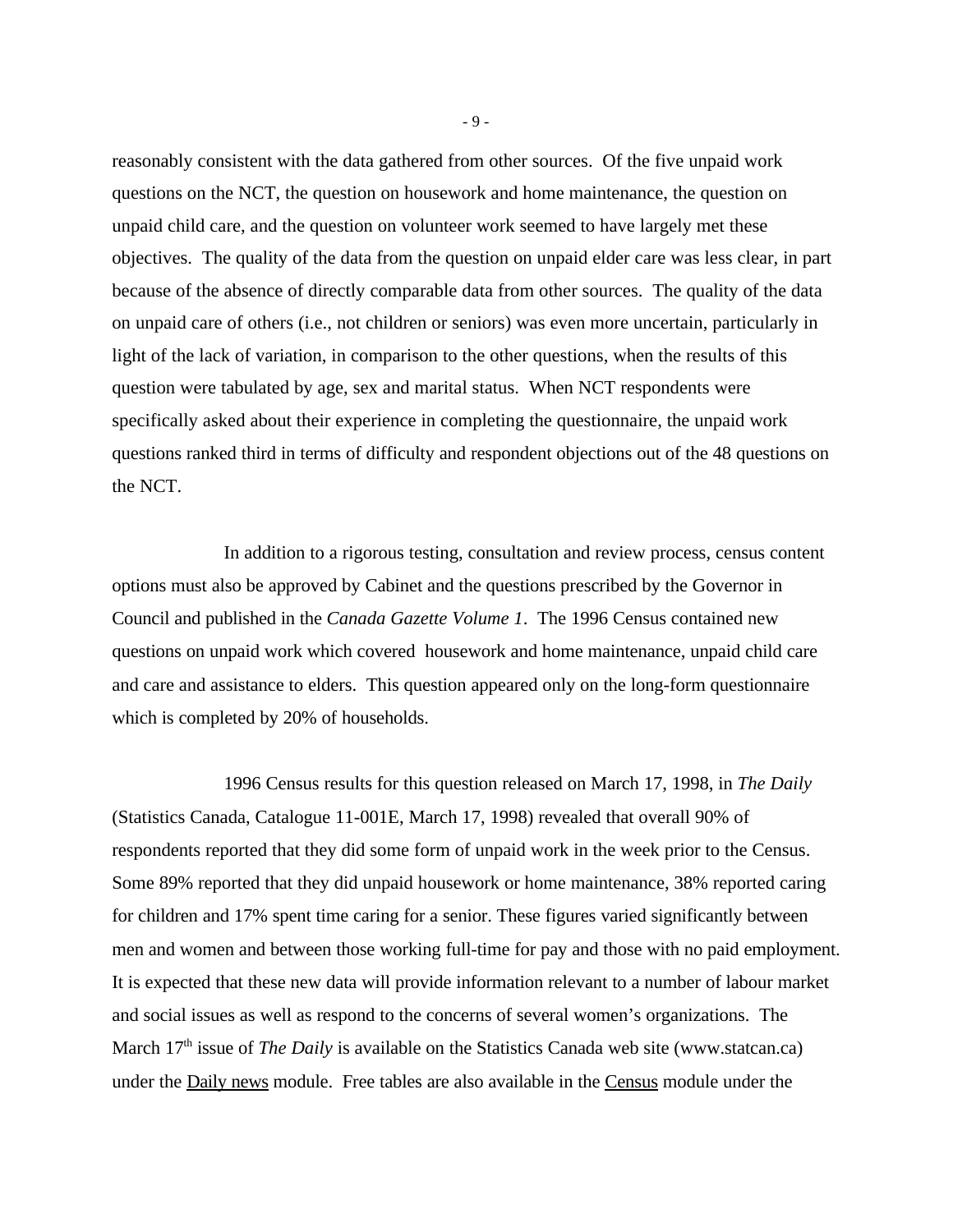Nation Series and in the Canadian statistics module under People/Families, households and housing.

#### **Future Data on Unpaid Work from Household Surveys:**

 In preparation for the 2001 Census, the Agency initiated a consultation and testing process similar to that carried out prior to the 1996 Census. More than 1,600 submissions were received from data users in the federal, provincial and territorial governments and from a wide variety of interest groups. Approximately 7% of these submissions (115 submissions) contained reference to unpaid work. Many indicated that the "situation of those spending very long hours in unpaid work, especially care to children and care to seniors, was not adequately represented by the answer categories. For housework and childcare the largest category was "60 hours or more" while for elder care it was "10 hours or more". Given that the testing leading up to the 1996 Census clearly indicated that respondents could not be precise in reporting their hours of unpaid work, the answer categories were made as broad as possible while at the same time collecting meaningful data. The Agency was also asked to include a question on volunteer work."

The questions to be tested on the National Census Test on October 20, 1998 are essentially the same as those used in the 1996 Census. However, as a result of the comments made on the answer categories during consultation and qualitative testing, two different versions of the unpaid work question will be tested to address the issue of insufficient detail at the upper end of the hours distribution. Specifically, one version will ask respondents to provide an exact number of hours spent doing the activity while the other version will provide specific answer categories with increased upper limits for care to children and care to seniors.

A question on volunteer work is not being tested in the 1998 National Census Test since the 2001 Census questionnaire could conceivably accommodate only one question which would ask respondents to report all hours spent on all types of volunteer work. The resulting data would not have been useful in light of the heterogeneity of volunteer work, in terms of both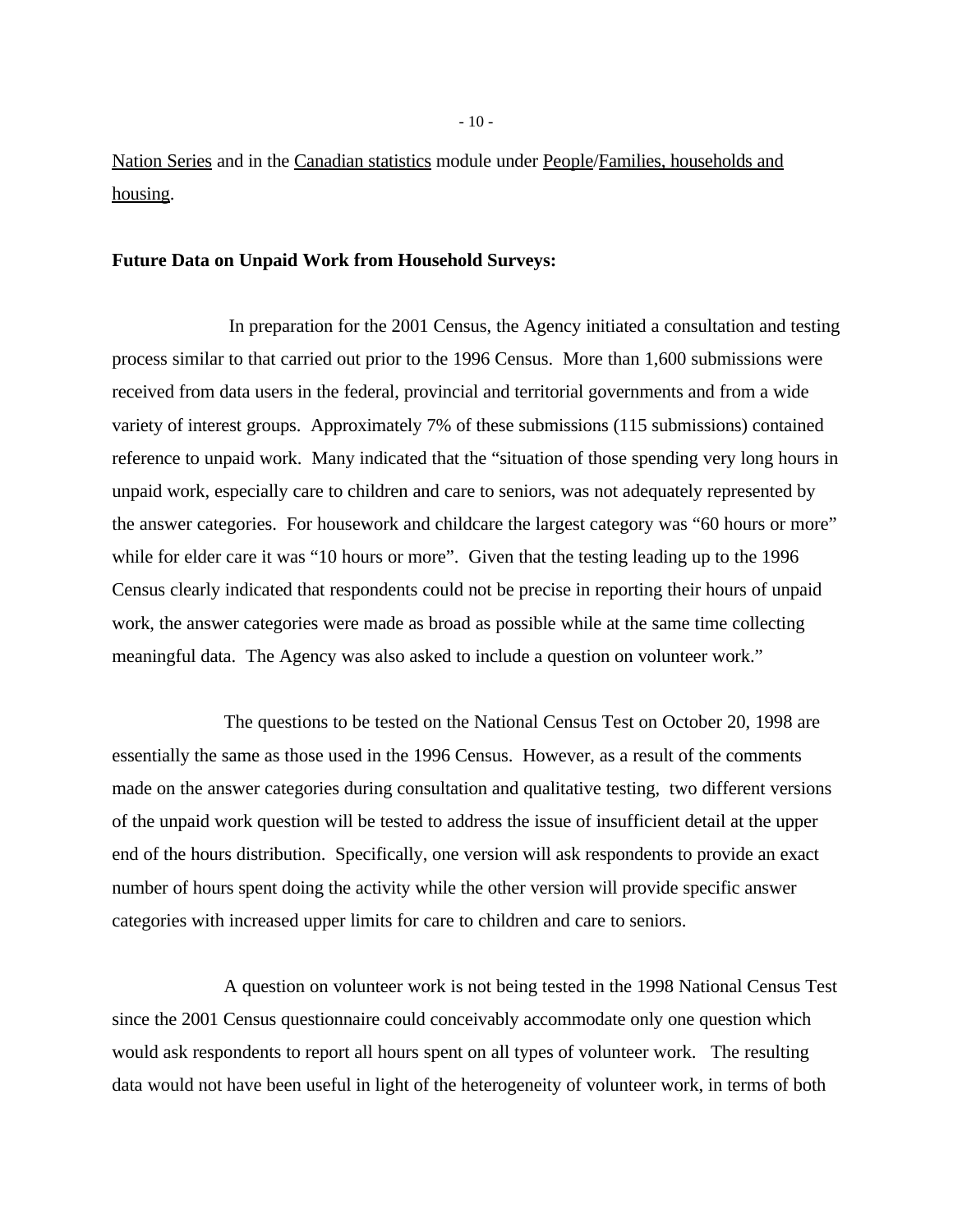the kind of work done (coaching little league and raising money for medical research) and the type of organization through which it is done (ranging from the Humane Society to churches). Without knowing the type of volunteer work done, little use could be seen for data on undifferentiated hours of volunteer work.

In addition, unlike housework, childcare and elder care, volunteer work is episodic. Surveys in 1987 and 1997 showed that many people who volunteered at some time during the year, did not volunteer throughout the year. Thus, while using a one week reference week gives a misleading picture of the breadth of participation, using more than one week creates response problems for respondents and interpretation problems for data users.

Sample surveys have proven to be a better vehicle for collecting this type of information and in 1997 Statistics Canada conducted a follow-up to the 1987 survey on volunteer work. This National Survey of Giving, Volunteering and Participating asked Canadians aged 15 and over if, between November 1, 1996 and October 31, 1997, they gave money and/or other resources to individuals and to organizations, if they participated in the practices of active citizenship and if they volunteered time to help others and to enhance their communities. The survey asked 200 questions, 25 of which concerned volunteer activities.

In respect to the work carried out by the General Social Survey, Time Use will remain part of the GSS although sample size may be increased for future surveys.

#### **Future Data on Unpaid Work from Other Sources:**

Further work will also be undertaken within the Systems of National Accounts to refine the capital and material inputs to household production so that estimates of the value of household production (not just household work) can be developed. This work will draw on the results of the 1998 General Social Survey on Time Use, the 1996 Census, the Family Expenditure Survey, the Household Facilities and Equipment Survey as well as the national accounts. More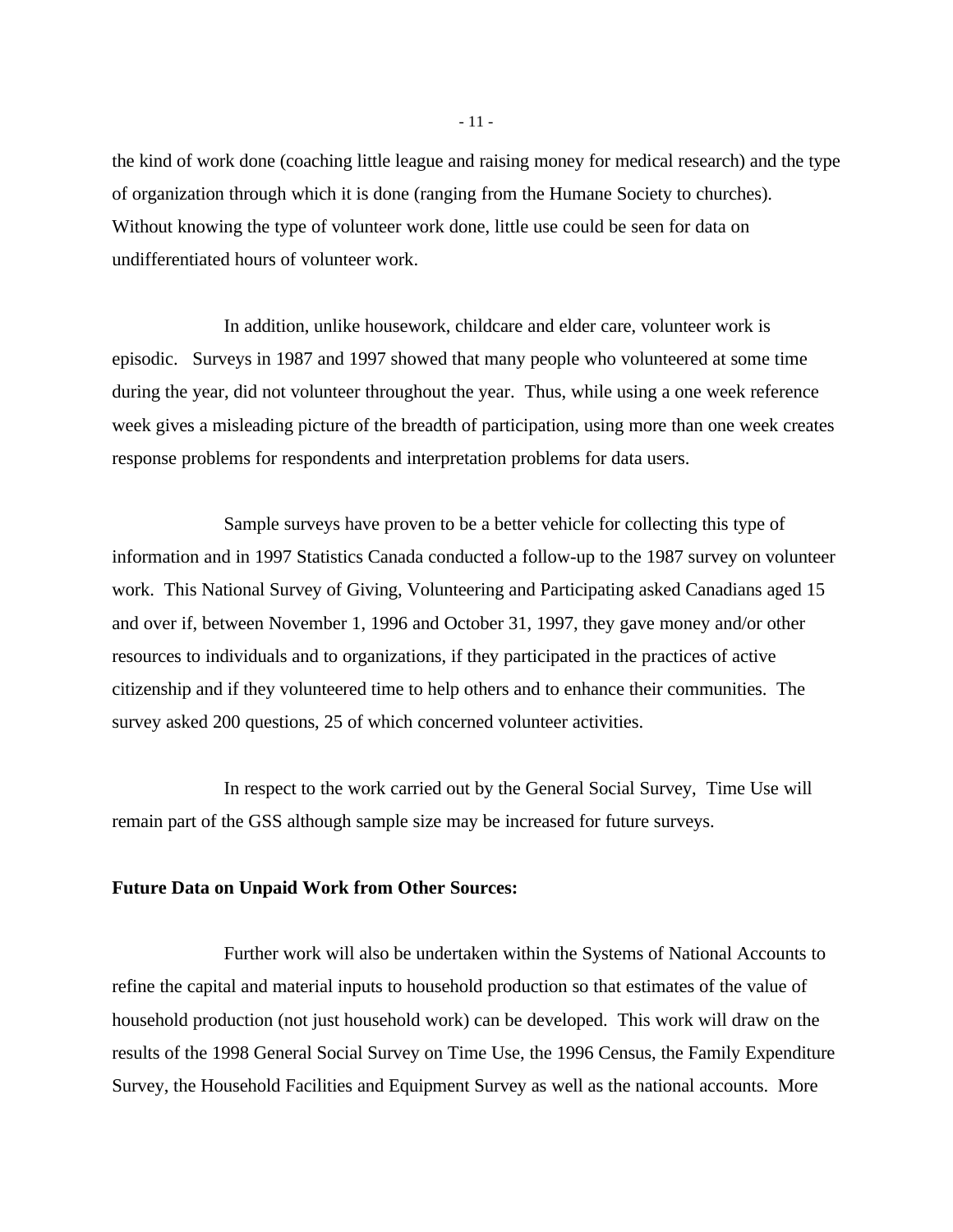information on what is involved in these refinements is available in *The Value of Household Production in Canada, 1981, 1986,* Discussion Paper, National Accounts and Environment Division, April 1993, pp 24-45. This area of work is an essential step towards the development of a set of annual accounts which will closely parallel the existing System of National Accounts.

The Statistics Canada Total Work Accounts System (TWAS) is a new resource that integrates data concerning the paid and unpaid work done by individuals in order to support analyses in various fields of public concern. The TWAS is a network comprised of a microdata file, concepts, linked statistical tables, and statistical indicators. The microdata file is based on time use data gathered in the General Social Survey. More information is available from *The Statistics Canada Total Work Accounts System, 1996 (*Statistics Canada, Catalogue 89-549- XPE).

A wide array of issues in areas of corporate and government policy-making point to the need for a data resource concerning productive work whose focus is broader than labour inputs in the market sector. Pertinent fields of concern include the economic status of women and related links between market and non-market production, the supply of unpaid community-support work, the tension that exists between the demands of paid jobs and those of familial obligations and the accessibility of opportunities for training and education for those who have both kinds of obligations to a high degree, the function of unpaid community-support work in creating a legitimate basis for claims upon government assistance, the supply of vitally important caring work oriented towards children and the needy elderly, use of time for self-care and other health promotional activities, intergroup differences regarding time spent in acquiring new skills and knowledge, time use at the job site, and unpaid productive work done by the unemployed and others with low levels of participation in paid labour markets.

In all of these topic areas pertinent information can be obtained by extracting data from the TWAS through special tabulations or subsets of records in machine-readable media from its micro-level database. That information can be developed by applying statistical analysis

- 12 -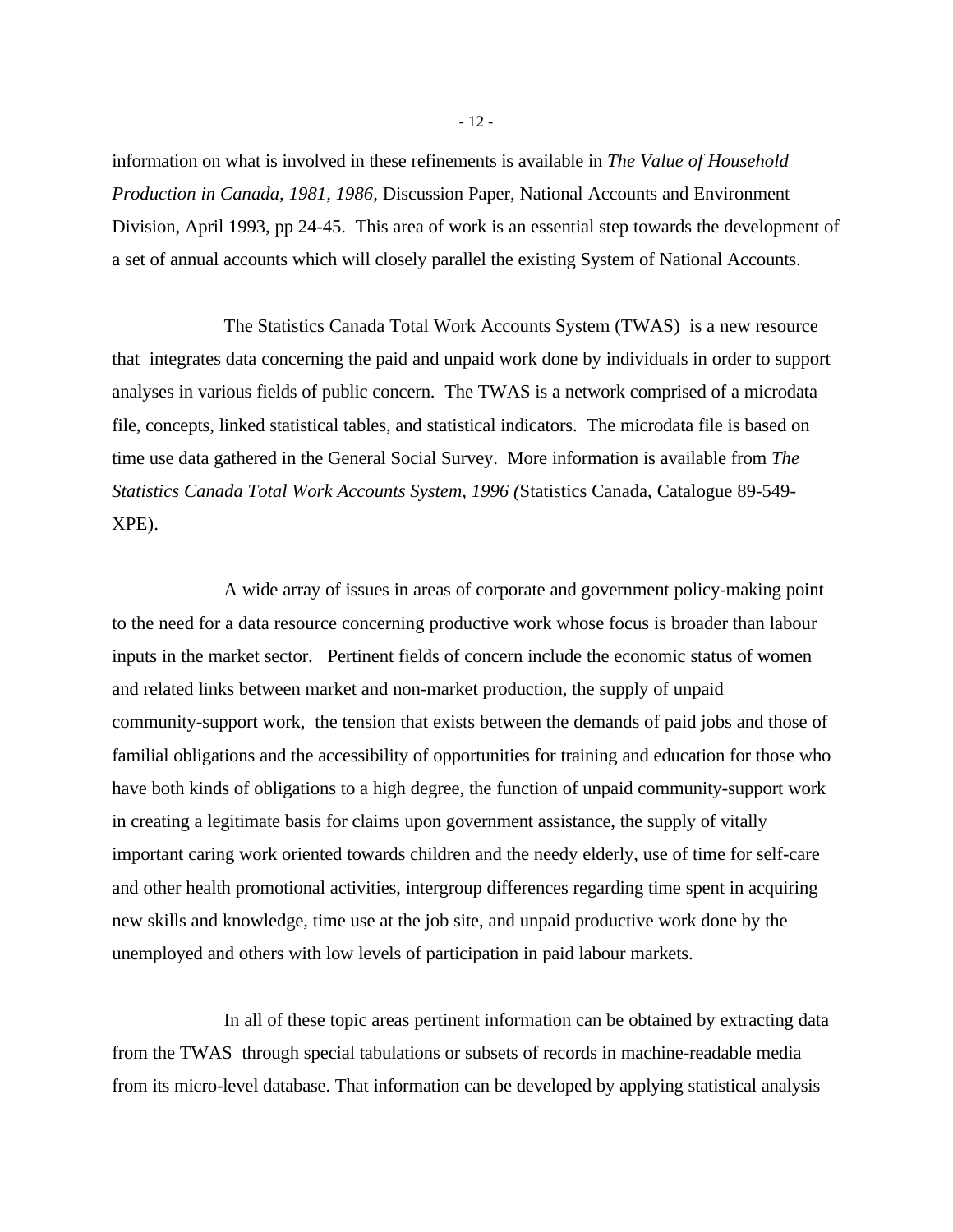routines to those record segments, or by inspection of the data patterns in the tabulations. Many statistical indicators of groups' work activities and of related time pressures can be derived from the TWAS database.

The TWAS is the only national labour accounting system in Canada, and perhaps one of the few in the world, that allows work-related issues to be explored when full account is taken of persons' obligations to provide unpaid work outputs in support of their families and communities.

*Dimensions of job-family tensions* (Statistics Canada, Catalogue 89-540, December 1994), draws upon several of Statistics Canada's national surveys and the TWAS. Among the findings of this study are results that point to three areas in which current employer policies may need to be reviewed. First, men's stake in, and their significant contributions to, family caring work need greater recognition. Second, there is important family caring work beyond child care that needs to be more fully acknowledged. Third, links between work for pay or profit and family caring work among persons who currently do not have paid employment needs to be better understood. For, example, some people have quit jobs, while others are reluctant to search diligently for employments, because of their family responsibilities.

Statistics Canada cannot advance on all types of unpaid work statistics simultaneously. A great deal of developmental work remains to be done and resources are limited. Attempting to move uniformly on all fronts will only result in making slow progress everywhere rather than making a breakthrough in some areas. Progress will move more rapidly in those areas where external resources are made available to complement the resources allocated by Statistics Canada. In terms of priority, those areas that show the most statistical, methodological and definitional reliability will be put on the top of the list.

Since estimates of the value of unpaid work are still under development, this will result in estimates being revised, possibly substantially, as more refined estimation techniques are developed and adapted. This, however, is no different from our practices with other outputs of